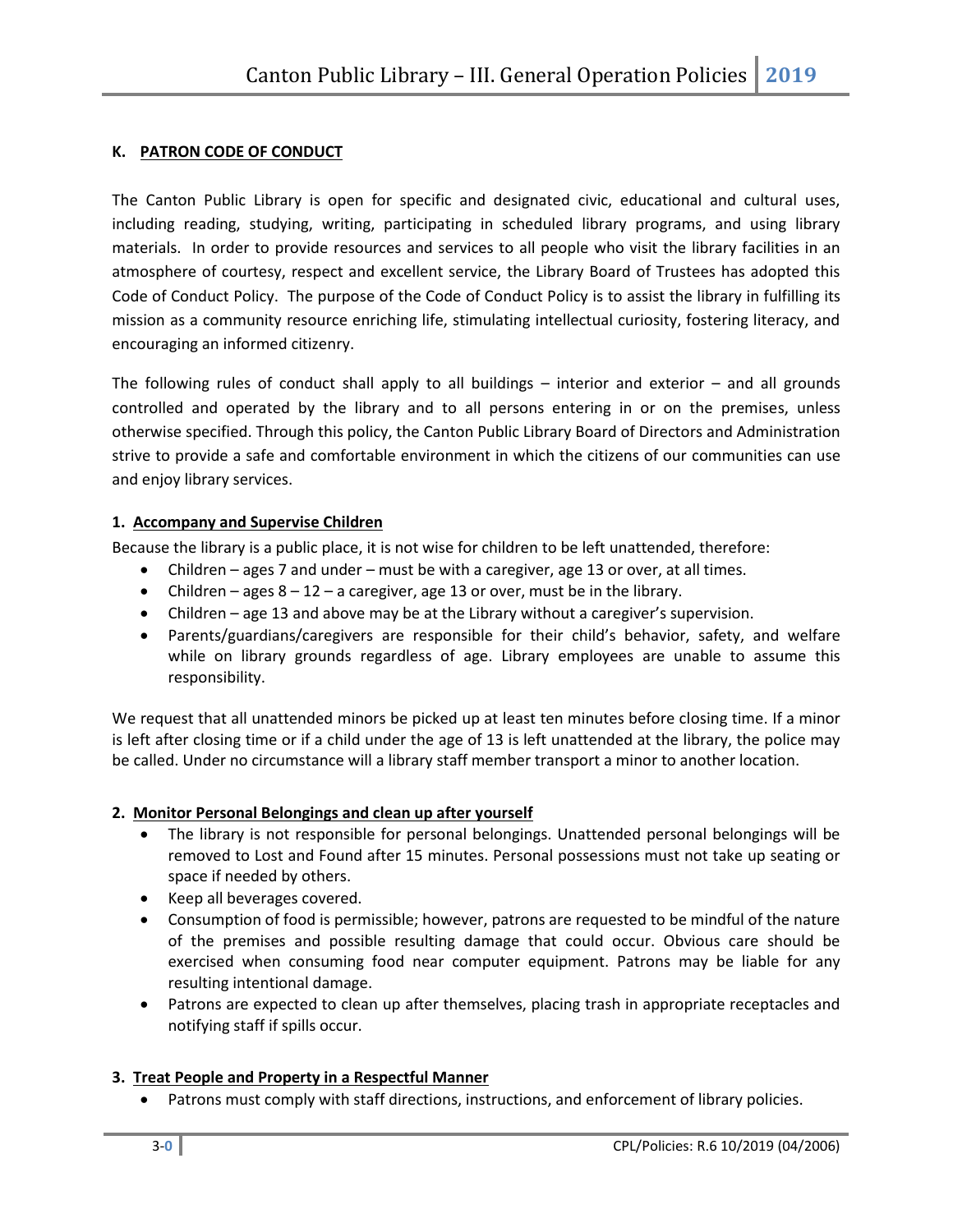- Refrain from interference with the use of the library by other patrons.
- Do not trespass in non-public areas of the library.
- Patrons must leave the library promptly at closing time and may not be in the Library when it is not open to the public. Further, any patron whose privileges to use the Library have been denied may not enter the Library. Any patron whose privileges have been limited may not use the Library in any manner that conflicts with those limits placed on the patron by the Library Director, his or her designee, or the Library Board.
- The Children's Library is intended for users through grade six and their parents/guardians. Preference will be given to those users.
- The Teen Space is intended for users in grades seven through twelve and their parents/guardians. Preference will be given to those users.
- Refrain from interference with staff. Patrons may not interfere with the staff's performance of duties in the library or on library property. This includes engaging in conversation or behavior that monopolizes or forces the attention of staff for an inappropriate period of time, inappropriate personal comments, sexual advances, or physical and/or verbal harassment.
- When requested by staff as part of any investigation of potential policy violations, patrons must present proper identification, including name, address and telephone.
- Carrying guns, pistols or other weapons, except as specifically permitted by or exempt from local regulation by law, is prohibited.

# **4. Comply with Library Noise Zones: (see** *[Floorplan and Social Zon](https://www.cantonpl.org/wp-content/uploads/sites/106/2021/07/201920-20Floorplan-SoundLevels-scaled.jpg)***e map)**

- Silent Zone (Red): No conversation; No sound audible to others.
- Quiet Zone (**Yellow**): Whispered conversation; No audio easily heard by others.
- Social Zone (Green): Moderate conversation levels; No audio easily heard by others. Considerate cell phone use in compliance with Section 8 is permitted.
- Tones should not rise above the general level of conversation in any area. In all areas of the library, patrons should refrain from producing or allowing any loud, unreasonable, or disturbing noises that interfere with other patrons' use of the library or which can be reasonably expected to disturb other persons, including those from electronic, entertainment, and communication devices such as cell phones, headphones, tablets, laptops, and radios.

#### **5. Clothing and Personal Hygiene**

- Shirts and shoes are required for health and public safety reasons.
- Swimwear, attire which permits showing of underwear or undergarments, and clothing displaying obscene messages are prohibited.
- Offensive body odor due to poor personal hygiene or overpowering perfume/cologne or other odor that causes a nuisance is prohibited. Patrons will be asked to leave the library and will be allowed to return when the condition is resolved.

# **6. Please Leave Animals at Home**

- Service animals (as defined by federal and Michigan law) are welcome.
- Animals participating in controlled library programs may enter the library.
- Do not leave pets unattended on library grounds or in cars.

#### **7. Abide by Library Policies**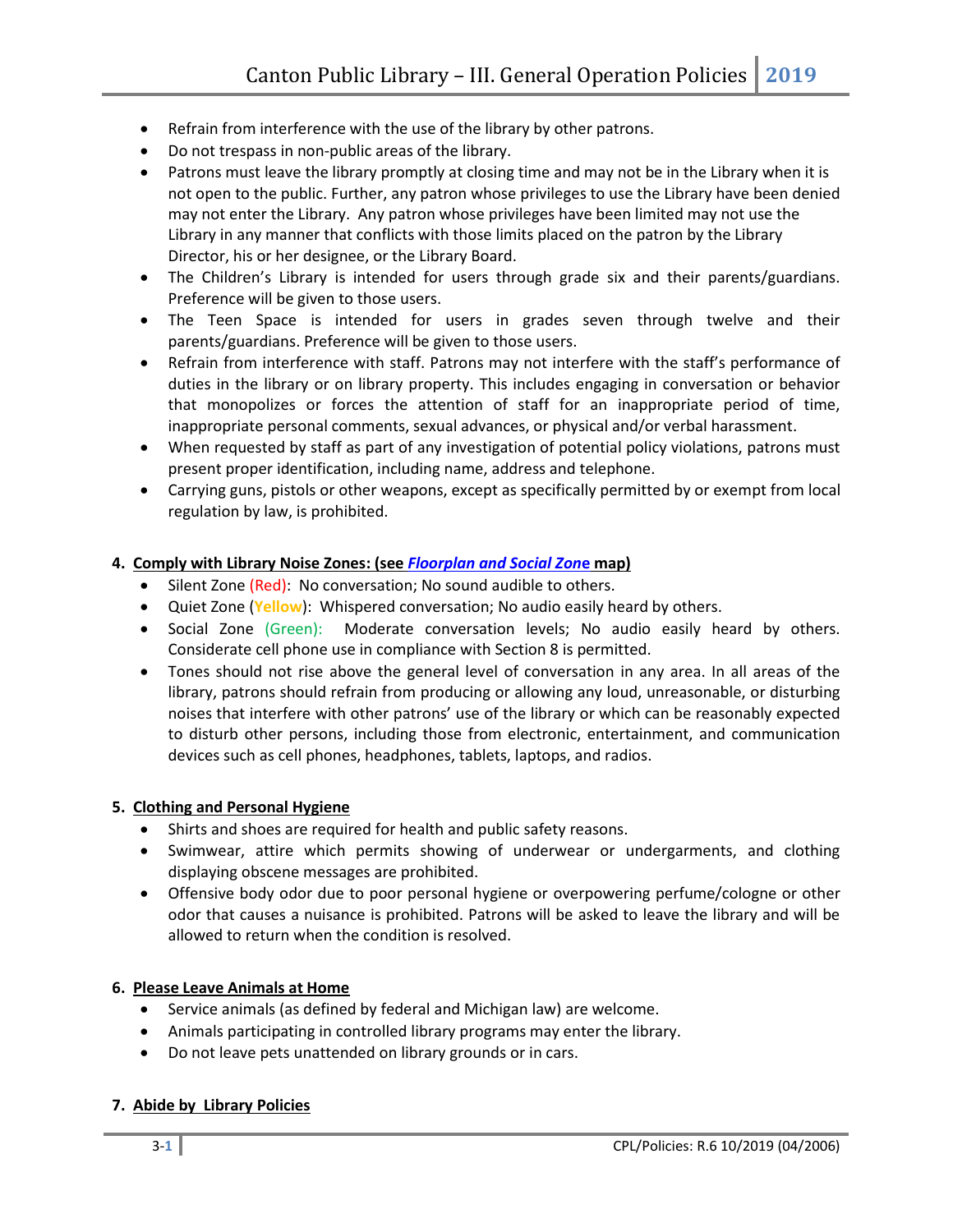- Patrons are required to comply with all Library policies
- Patrons are required to adhere to the Library's Computing Resources Policy, which includes but is not limited to the following provisions:
	- $\circ$  Patrons under the age of 18 may not enter the Internet Lab unless they are attending a training session conducted by library staff or while doing appropriate research while accompanied by a parent/guardian. Parent/guardian must observe underage user and shall not be on a separate computer.
	- $\circ$  Patrons are expected to follow all copyright and intellectual property laws. Patrons may not copy or publish licensed software, media or other intellectual property that infringes upon the copyright or other property rights of other persons or entities in violation of the copyright laws, trademark laws, or other intellectual property laws of the United States. Responsibility for any consequences of copyright infringement or violation of any other intellectual property rights lies with the user, and the library expressly disclaims any liability or responsibility resulting from such use.
- Copies of the full Computing Resources Policy are available on the Library's website or upon request.

# **8. Use Cell Phones in Designated Zones Only**

- Cell phones will be kept on silent or vibrate mode at all times while in the library.
- Cell phone use is not allowed in Red (Silent) Zones.
- Voice volume should be kept to a minimum so as not to disturb other patrons.
- Communication devices should be placed in mute prior to the start of any program.
- Please terminate phone conversations prior to approaching any service desk.

#### **9. Park in Designated Areas and Refrain from Using Wheeled Recreational Devices in the Library**

- No vehicles or wheeled devices, such as, but not limited to: wheelies, inline skates, rollerblades, skateboards, or scooters in the library or near library entrances creating an unsafe environment for other patrons. However, wheelchairs, scooters or other power-driven mobility devices designed for and used by individuals with disabilities are permitted in accordance with Library rules.
- Bicycles must be parked in the racks provided. Bike locks for use at the library are available for one-day checkout at the Checkout Desk.
- Vehicles must be parked properly and in correct spots in authorized areas. Do not block emergency drives and accesses.
- Vehicles may not be left in the library parking lot overnight unless authorized by library management, the Librarian in Charge, or Security.
- Unauthorized vehicles and/or improperly parked vehicles will be towed at the owner's expense.

#### **10. Vandalism**

- Do not deface library materials or property.
- Do not deface other patrons' or staff property.
- No malicious misuse of library materials or property.

#### **11. Threats, Abuse or Harassment**

• Actual or threatened acts of physical or mental abuse, sexual abuse, sexual molestation or sexual misconduct in the library or at any activity sponsored by or related to the library is prohibited.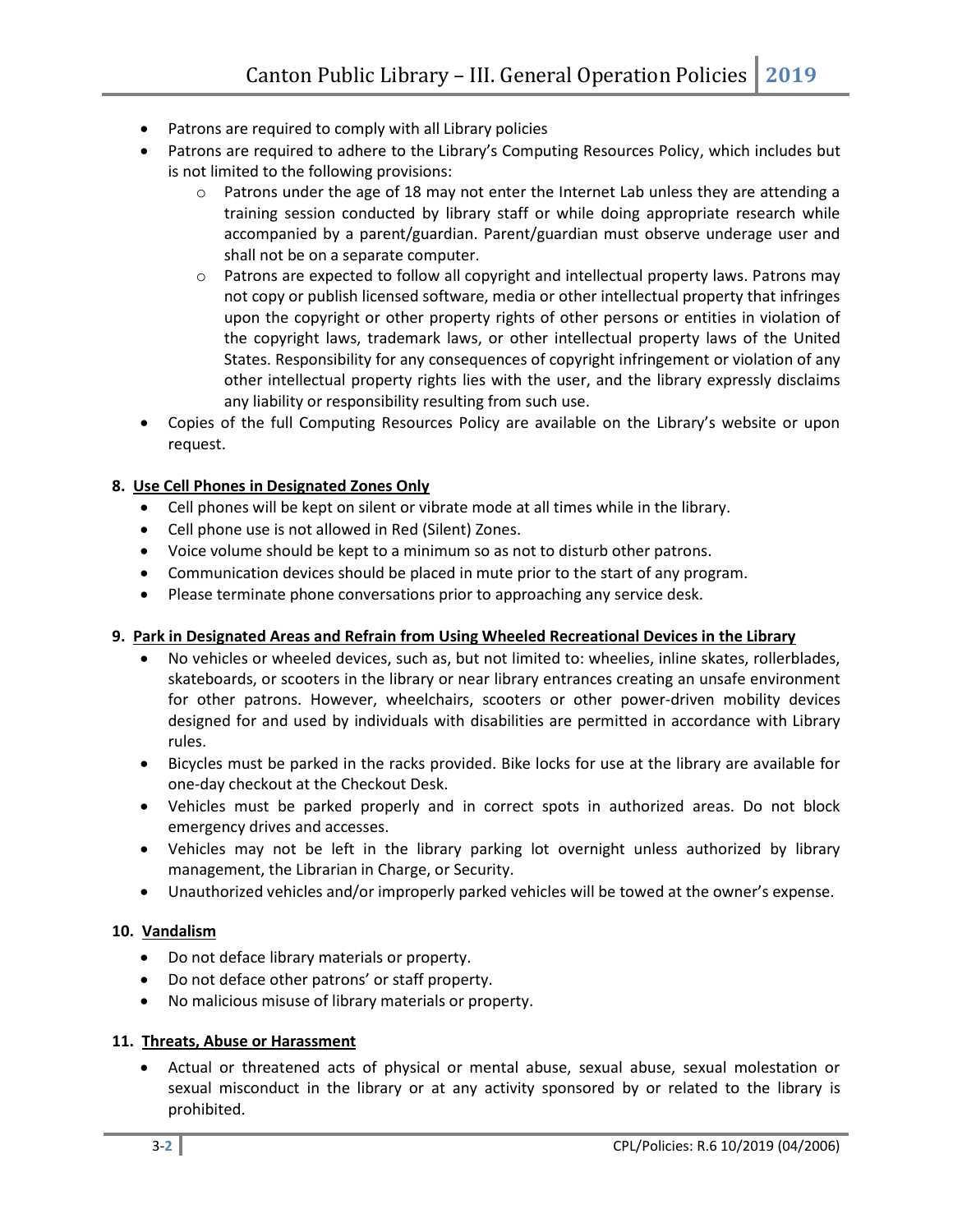• Written or verbal threats or other harassment such as: staring, photographing, video recording, audio recording, following, stalking, or threatening library users or staff while in the library or on library property such that it interferes with library patrons' use of the library or the ability of staff to perform his or her job is prohibited.

# **12. Disruptive, Rowdy or Unsafe Behavior**

- Refrain from running, pushing/pulling, or climbing.
- Refrain from physical or verbal fighting.
- Refrain from spitting or any behavior that may injure patrons or damage library materials.
- All doors, aisles and entrances must remain obstacle-free. This includes a prohibition of running power cords across aisles or other areas used for walking.

# **13. Do Not Use Library Facilities for Purposes other than those Normally Associated with a Library.**

- Patrons shall be engaged in activities associated with the use of the library while in the building or on library grounds. Patrons not engaged in using library materials or facilities appropriately will be asked to leave the building**.**
- Extensive periods of sleeping in the library or on benches, tables or grounds outside are prohibited.
- Any form of gambling or betting is prohibited.
- Misuse of restrooms, such as, but not limited to: laundering, shaving, hair cutting or trimming, bathing and sexual activity is prohibited. Library materials may not be brought into restrooms.
- Camping on library grounds is prohibited. No person may use or set up a table, stand, sign or similar structure on Library property. This does not apply to library-sponsored or co-sponsored events.

# **14. Soliciting, Selling, Campaigning or Petitioning on Library Grounds**

- As a limited public forum, the library reserves the right to regulate the time, place, and manner for petitioning, campaigning, and soliciting on library grounds.
- Persons or groups wishing to petition or campaign on library grounds are requested to sign in at the Checkout Desk in advance of their intent to campaign or petition.
- Use of the library property by petitioners or campaigners does not indicate the library's opposition to or endorsement of the candidate or issue that is the subject of the petition, and the library will not assist the petitioners in the solicitation of signatures.
- Permitted areas for campaigning or petitioning will be limited to areas 6 feet from all entrances and overhangs. However, no person shall block ingress or egress from the library building.
- Permitted times for campaigning or petitioning will be limited to the operating hours of the library.
- Campaign material, solicitation literature or petitions may not be brought into the library, posted at the Library, or left on tables.
- Sales, solicitations and/or solicitations of monetary donations of any kind by outside organizations are prohibited unless incidental to library programming and require advance approval by the Library Director.
- With approval of the Library Director or a designated staff person, community nonprofit organizations may place containers in the library or on library property to collect approved nonmonetary donations as space allows, in areas designated by the library. The length of time for collecting donations may be limited by the library.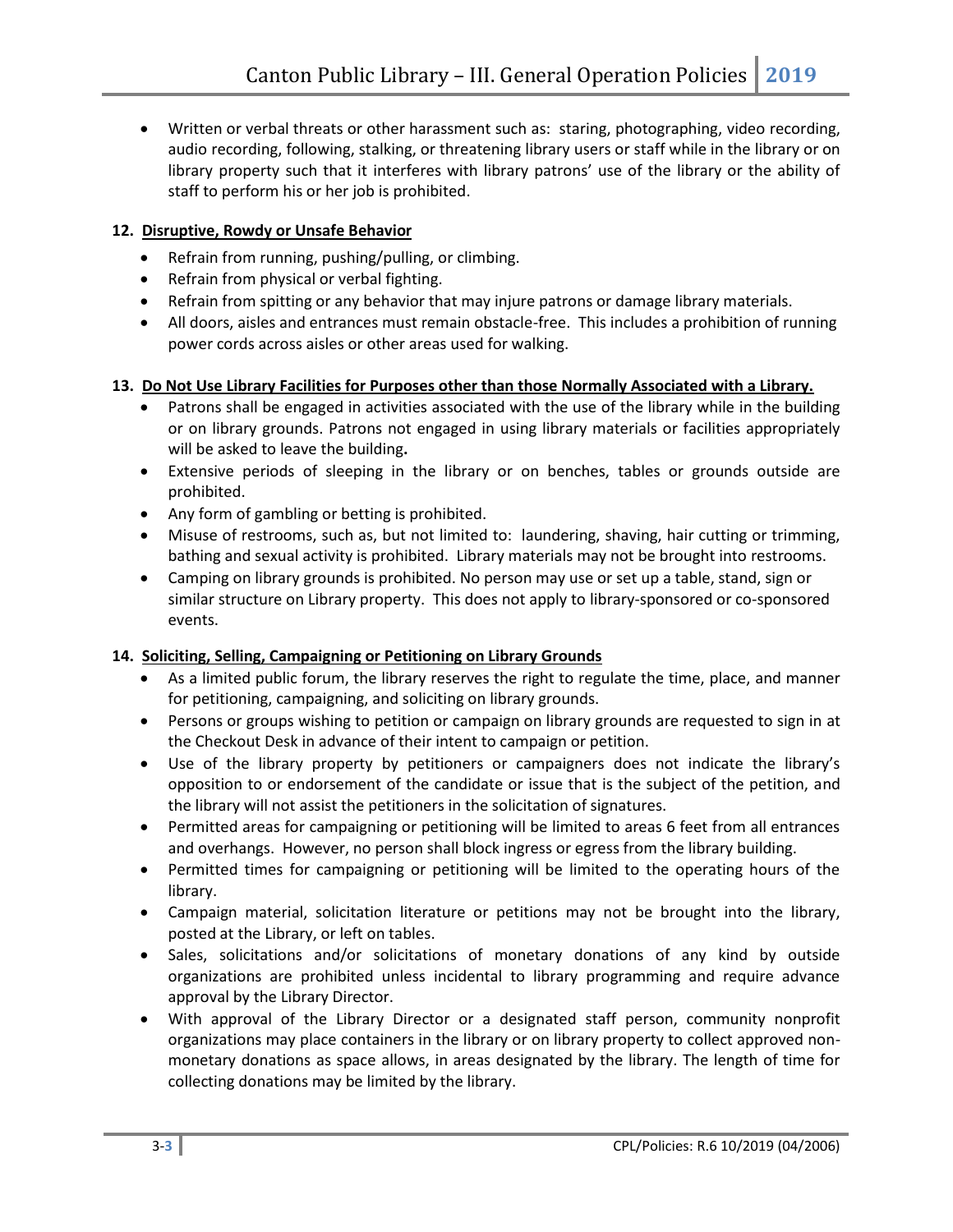# **15. Do Not Enter the Library while Possessing, Consuming, or being Under the Influence of Drugs or Alcohol.**

- Alcohol and/or illegal drugs on library premises is strictly prohibited, except that alcohol may be permitted for Library programming purposes.
- Persons noticeably under the influence of any drugs or alcohol are not allowed on Library property.

# **16. Do Not Smoke or use Tobacco Products, Electronic Cigarettes, Marijuana or Vapors in the Library, Use Designated Areas on Library Grounds**

- Use of tobacco products or smoking (including electronic cigarettes and vapors) in the library is prohibited. Smoking is allowed outside the library in designated areas as specified by the Wayne County Clean Air Regulations*.* Smokers must use exterior ashtrays and refrain from littering with cigarette butts.
- Use of incendiary devices, such as candles, matches and lighters is prohibited inside the library.
- Use and possession of marijuana on Library property is prohibited.
- **17. Committing or Attempting to Commit an Activity in Violation of Federal, State or Local Law, Ordinance or Regulation Is Prohibited in the Library and on Library grounds.**
	- Committing or attempting to commit an activity in violation of federal, state, or local law, ordinance or regulation (including but not limited to assault, indecent exposure, larceny, removing Library material from the property without authorization through the approved lending procedures, vandalism or copyright infringement) is prohibited.

The Library Director or the Director's designee may restrict access to Library facilities with immediate dismissal of the patron from the premises, by suspending the patron's access to Library facilities for a set period of time, or by denying access to specific services and/or programs pursuant to this Policy. If necessary, the local police may be called to intervene.

# **A. Violation of the Policy – Suspension of Privileges**

Unless otherwise provided in this Policy, (see Section C below), the Library shall handle violations as follows:

1. Initial Violation: Library patrons observed violating this policy will be asked to cease the violation with a verbal request. If the patron does not comply with the request, he or she will be asked to leave the building for the day. If he or she refuses, police may be called.

2. Subsequent Violations: The Director or the Director's authorized designee may further limit or revoke the patron's Library privileges if infractions continue. Such limitation or revocation shall be in writing specifying the nature of the violation. Subsequent violations of the same rule shall result in additional suspensions of increasing length.